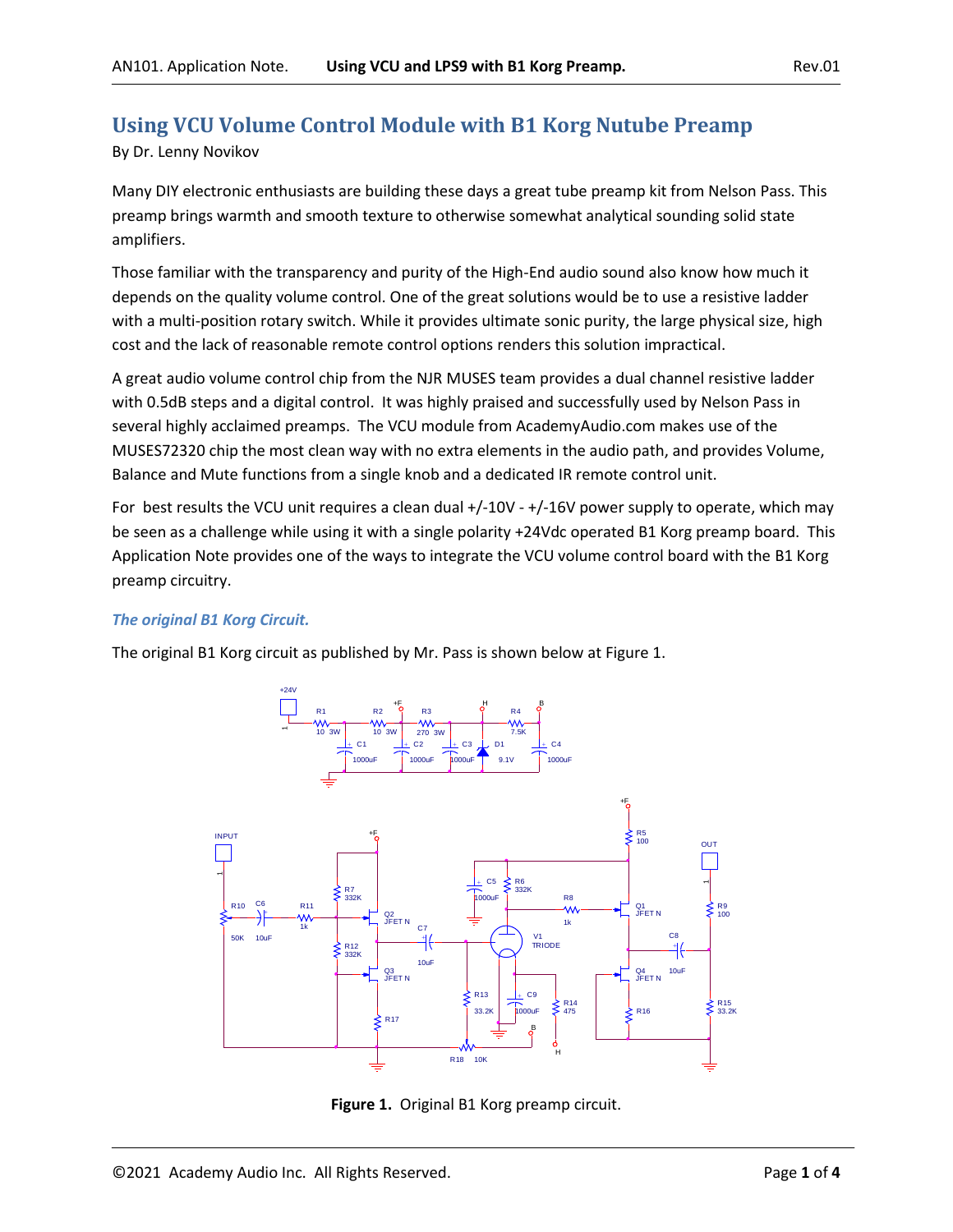We took the liberty of adding reference designators to the original circuit components to simplify the discussion. They have no relation to the reference designators found on the PCB of the kit.

It is understood that the PCB carries two identical circuits for the Left and Right audio channels, that share the Nutube dual triode and the power supply circuitry.

Please note the +24V power input at the top of the diagram, and a volume control potentiometer R10 connected between the Input terminal, the common Ground and a DC blocking capacitor C6.

### *The Final Circuit.*

The original B1 Korg preamp is powered from a 24Vdc 500mA plug-in power supply, which is connected between the +24V terminal and the Ground terminal  $\overline{F}$ . The power filter circuitry on the PCB reduces the ripple and noise coming from the power supply to usable levels.

This simple and elegant solution, nevertheless, can be improved upon. The improvement involves using a Low Noise dual power supply board **LPS9** to power the B1 Korg circuitry, which makes the use of the VCU volume control board very straight forward. Please refer to **Figure 2** for a complete circuit diagram.

**IMPORTANT**: We introduced a new ground (GND) symbol  $\vee$ , which is **not equivalent** to the kit Ground  $\overline{F}$ .

The kit Ground is now connected to the **-14V** terminal of the LPS9, and the **+24V** terminal of the kit is connected to the **+14V** terminal of the LPS9. That brings the total voltage at the **+24V** terminal with respect to the kit Ground terminal to +28V, which makes the **+F** anode supply voltage 4V higher than before. This change does not adversely affect the circuit operation, since the bias voltage **B** and the heater filament voltage **H** stay the same as before.

The newly introduced GND  $\vee$  terminal becomes a reference point for the audio signals. It is also used as a power ground for the VCU volume control board and a MUTE relay circuit.

To accommodate the audio reference point change we need to change the original B1 Korg circuit as follows (Refer to the Figure 1 circuit.) :

- Remove resistors R7 for both channels.
- Short out C6 caps for both channels.
- Change C8 caps for a non-polar audio type.
- Connect resistors R12 and R15 to the COM\_L for the Left channel and to the COM\_R for the Right channel as shown on Figure 2.
- Connect capacitors C12 and C13 between the GND and the kit Ground as shown on Figure 2 to eliminate the noise pick up from the wiring.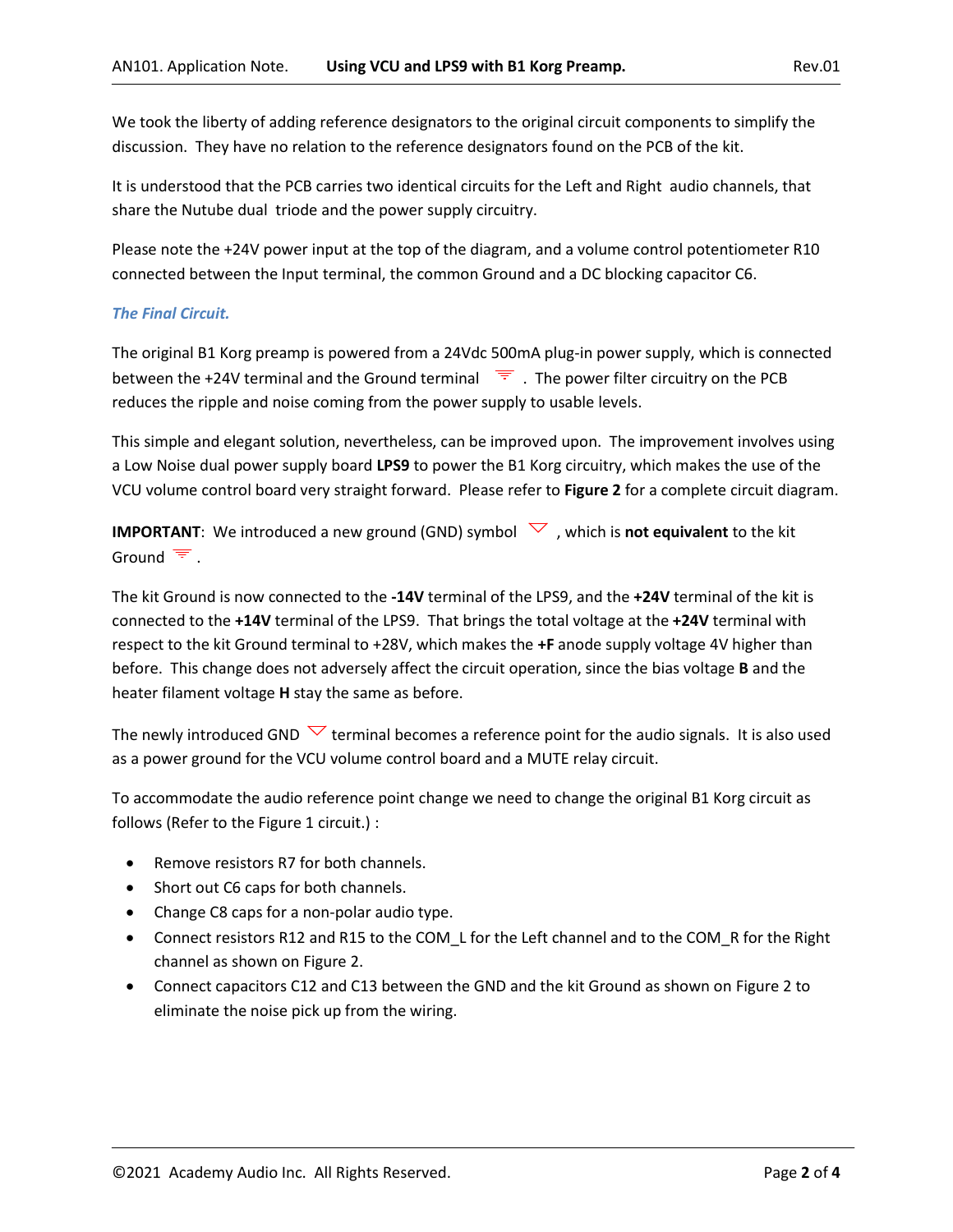

©2021 Academy Audio Inc. All Rights Reserved. Page **3** of **4**